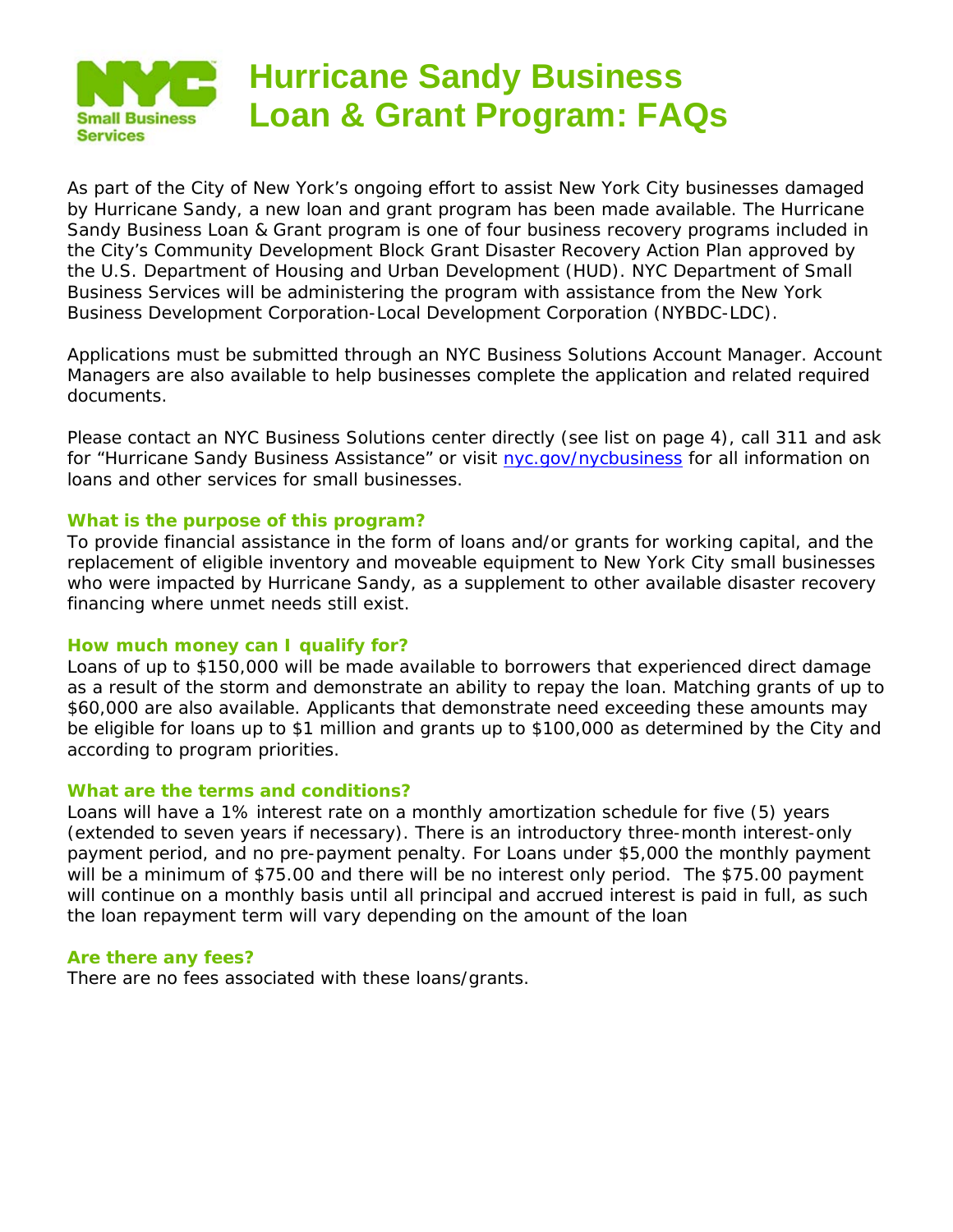

# **Hurricane Sandy Business Loan & Grant Program: FAQs**

# **Who is eligible for a disaster recovery loan or grant?**

The Hurricane Sandy Business Loan & Grant Program is for independently owned businesses that:

(1) Are a for-profit business paying taxes and located in New York City

(2) Were in existence on or prior to October 27, 2012

(3) Are small businesses as defined by the U.S. [Small Business Administration](http://www.sba.gov/content/what-sbas-definition-small-business-concern)

(4) Have at least one location that has experienced loss, damage, and/or interruption as a result of Hurricane Sandy

# **What if my business doesn't meet the eligibility for this disaster recovery loan?**

NYC Business Solutions has a network of over 40 lenders that offer financing products that may meet your needs. We encourage you to contact us even if you are not sure your company meets the target criteria above.

# **What if I've already received financing assistance related to Hurricane Sandy?**

The Hurricane Sandy Business Loan & Grant Program is designed to provide funding to help you address unmet needs incurred as a result of Hurricane Sandy. Other private grants, insurance proceeds, and state and federal assistance are considered when determining the amount of an award to an individual applicant.

# **My business has been showing negative cash flow for the past several years. Should I still apply?**

We encourage everyone who meets the eligibility criteria to apply, but cannot quarantee that businesses illustrating negative cash flow over several years will be provided loans and/or grants. If a business illustrates negative cash flow but received an SBA loan for damage sustained by Hurricane Sandy, they may be eligible for a matching grant through this program.

## **What can I use the money for?**

Loans and grants can be used for working capital and replacement of damaged or lost movable equipment and inventory. Working capital expenses may include but are not limited to: rent, utilities, insurance, payroll, taxes, marketing, etc. Very generally, movable equipment can be considered equipment for which no installation is required.

Businesses cannot use loan and/or grant funding for any of the following Circular A-87 ineligible expenses: purchasing alcoholic beverages; relieving bad debts; paying for staff entertainment/travel; settling fines, penalties or damages resulting from violations; paying for lobbying; suing the Federal Government; and recovering from costs due to idle facilities or capacity (costs of maintenance, repair, housing, rent, insurance, interest, taxes and depreciation).

# **I already incurred expenses repairing or replacing my business space/building/equipment. Can this loan/grant reimburse me for this?**

The Hurricane Sandy Business Loan & Grant Program cannot be used to reimburse expenses already incurred.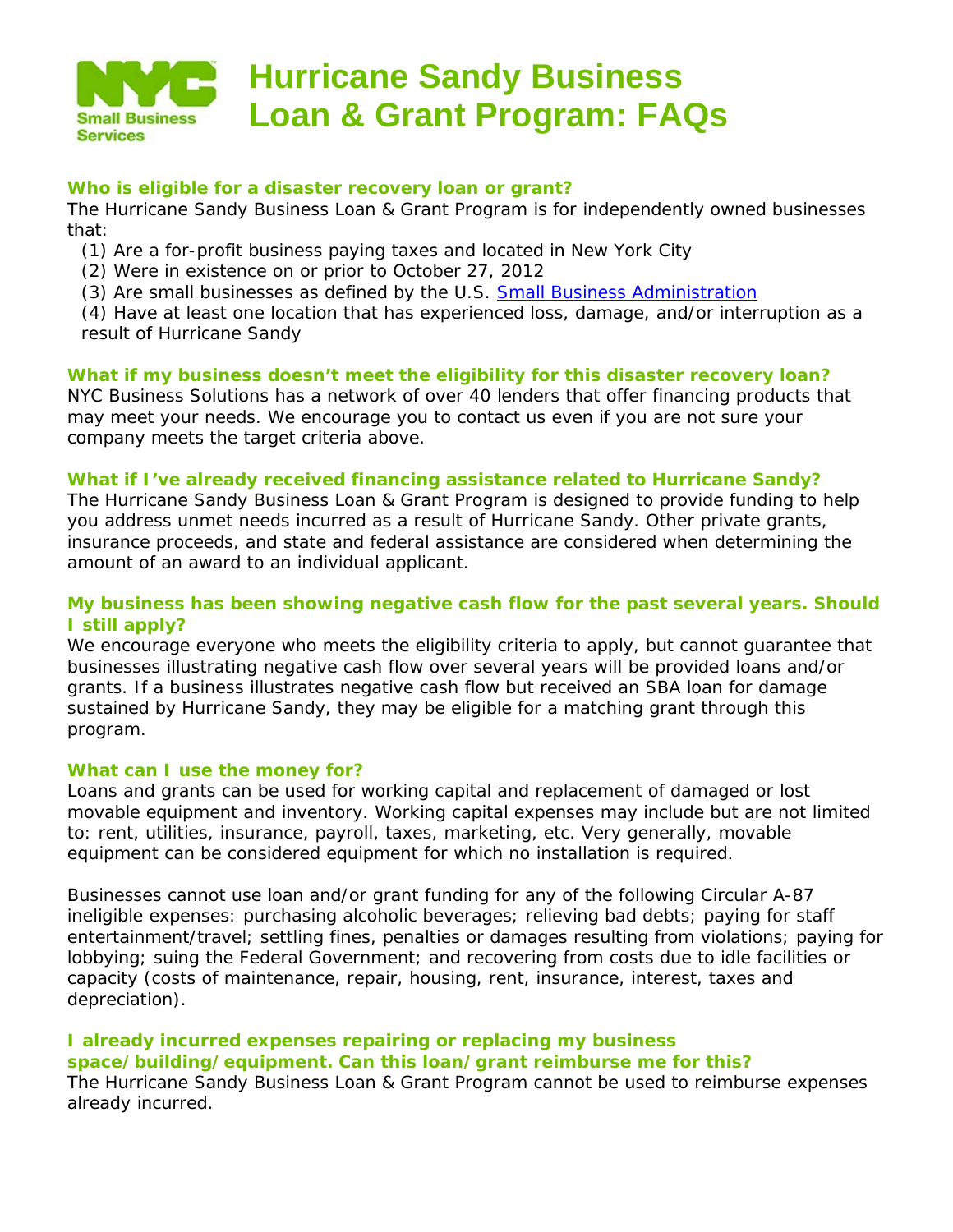

# **Hurricane Sandy Business Loan & Grant Program: FAQs**

# **How do I get help to complete and submit the loan/grant application?**

A dedicated NYC Business Solutions Account Manager can assist you to complete the application and review documents prior to submission to the lender. See locations and contact information at the bottom of this document.

#### **Can you visit my home or business?**

All Account Managers are mobile and can make offsite visits if that is more convenient for your schedule. Centers are also handicap accessible and located close to major subway lines.

## **What if my first language is not English?**

In compliance with NY State law, we offer translation and interpreting services. These services are available in Spanish, Chinese, Italian, Russian, French and French Creole.

#### **What is required to apply to the Hurricane Sandy Business Loan & Grant Program?**

In addition to NYBDC-LDC's loan and grant application, eligible applicants will be required to submit all of the documentation found on the program *Document Checklist* available for download at [nyc.gov/nycbusiness.](http://www.nyc.gov/nycbusiness)

#### **Do I have to apply for an SBA loan to qualify for this program?**

No. As of July 31, 2013 all business-related SBA Disaster Recovery program application deadlines related to Hurricane Sandy have passed.

## **What if I've already received assistance from the SBA?**

If you've already received assistance from the SBA and still have unmet financial needs that were not covered by your SBA loan (or other sources), then you should still apply for the Hurricane Sandy Business Loan & Grant Program.

#### **What if I've already received assistance from my insurance company?**

If you still have unmet financial needs that were not covered by your insurance company, an SBA loan, and other Sandy-related assistance from other sources, you should still apply for Hurricane Sandy Business Loan & Grant Program.

#### **What if my SBA loan application or insurance claim is still pending a decision?**

A determination of how much funding your business qualifies for will be made based on your need and all of the recovery-related funds received or reasonably expected (with a determinable amount) at the time you apply for this loan. However, you can still begin the process if your application is pending – please contact an NYC Business Solutions Account Manager to help you assess what you are qualified for.

## **I didn't qualify for the City's earlier emergency loan program and matching grant program. Should I apply for this one?**

Yes. All customers that meet the eligibility requirements described above are still encouraged to apply for the Hurricane Sandy Business Loan & Grant Program. If you are not eligible for that program, you should still connect with NYC Business Solutions, which has a network of over 40 lenders that offer financing products that may meet your needs.